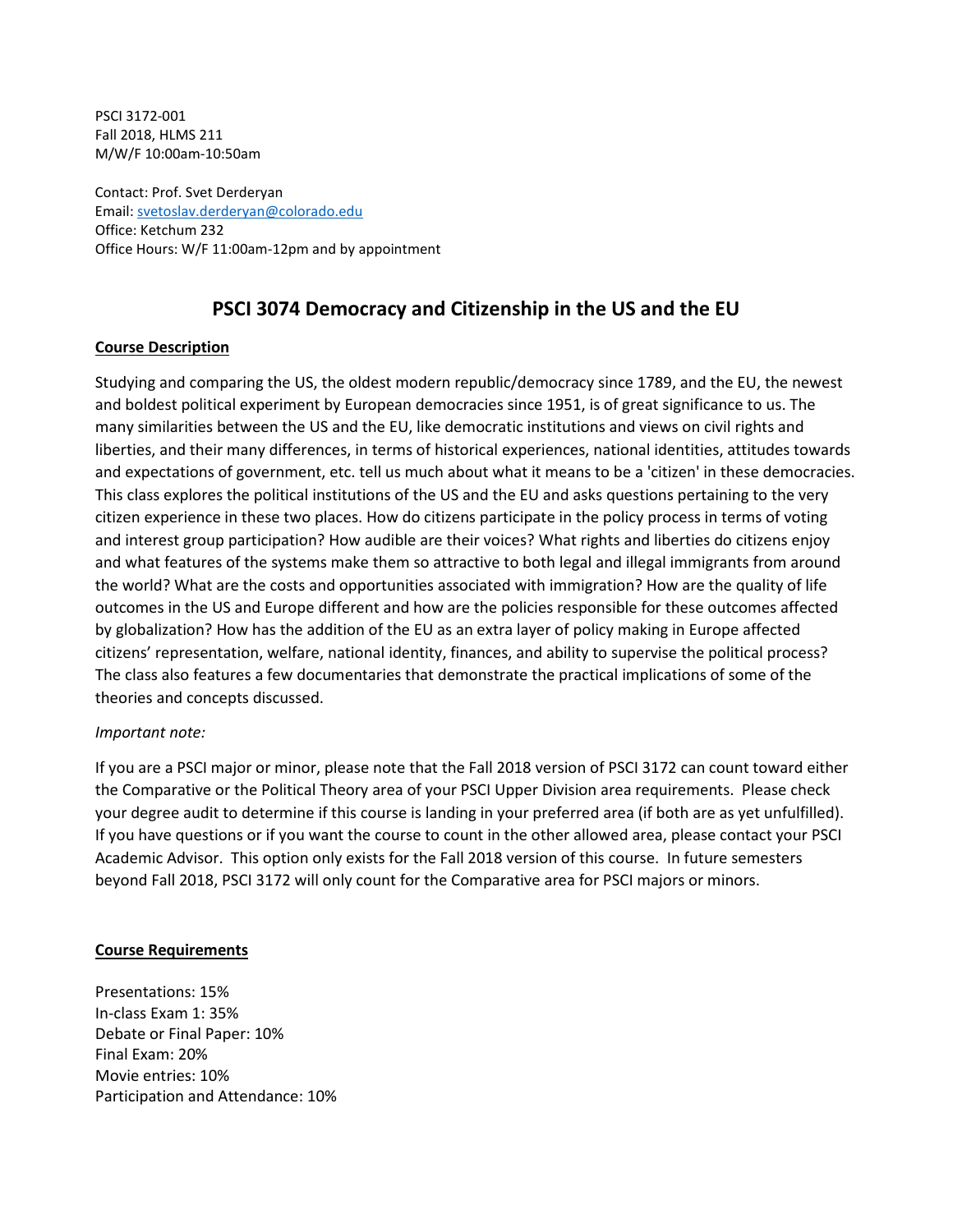# Presentations:

You will be expected to give a 8-10 min presentation on how an issue (or several issues) of your choice, such as immigration, the economic crisis, climate change, global terrorism, EU integration, EU enlargement, Brexit, Grexit, etc. has affected citizens' rights, welfare, social peace, and attitudes towards their own nation and towards others in one of 10 pre-assigned countries. You will do this in groups. The presentations will be 15% of your final grade. Sign- up sheet:

<https://docs.google.com/spreadsheets/d/169rHSZU1KfCrYiVZlXWMtfsBOwqkiLIWhT1BLcKzTe8/edit#gid=0>

## Exams:

There will 2 exams in this class. The midterm will be on Oct 17. The final will be on Dec 15 and will be cumulative. The midterm will be 35% of your final grade, while the final will be 20%.

## Debate:

We will have an in-class Oxford style debate in the end of the semester with two panels arguing two opposing perspectives on whether Europe and the US should embrace globalization, with its costs and opportunities, as a means to provide more rights and welfare for their citizens, or alternatively, should reassert their individual national perspectives and prerogatives and try to restrict the effects of globalization in order to better protect the interest of their citizens. The 6-8 volunteers in the debate will be exempt from having to write a final paper for the course but will write and submit outlines of their arguments (talking points). The rest of the class will try to make at least one valuable contribution to the debate. The debate will be 10% of your final grade and will take place on the last day of this class.

Sign-up sheet: https://docs.google.com/spreadsheets/d/1w2FK8qRRz97RmuYo6i9jXdTWaeIaHPV7 flevDx0YE0/edit#gid=0

### Final Paper:

You are expected to write one 6-page paper focusing on two developed countries (in Europe or North America) and explaining how an issue (or several issues) of your choice, such as immigration, economic crises, climate change, global terrorism, EU integration, EU enlargement, Brexit, Grexit, etc. has led to a differential outcome for the citizens of 2 countries in terms of rights, welfare, social peace, and attitudes towards their own nation and towards others. 10% of the final grade, due Dec  $12<sup>th</sup>$ .

# Movie Entries:

We will see 3 documentaries in this class. You are responsible to submit two short reactions (max 1 page single spaced) to 2 documentaries of your choice connecting your impressions with the class readings. These documentaries serve an important goal – to demonstrate the real world applications of the theories and concepts we will be discussing in class. You will submit these in a single word document whenever you have completed the two reaction entries but before Nov  $26<sup>th</sup>$ .

### Attendance and Participation:

Many of the lectures will be presented in a style that will give plenty of opportunities for in-class participation to the students. The frequency and quality of your comments, as well as your attendance, will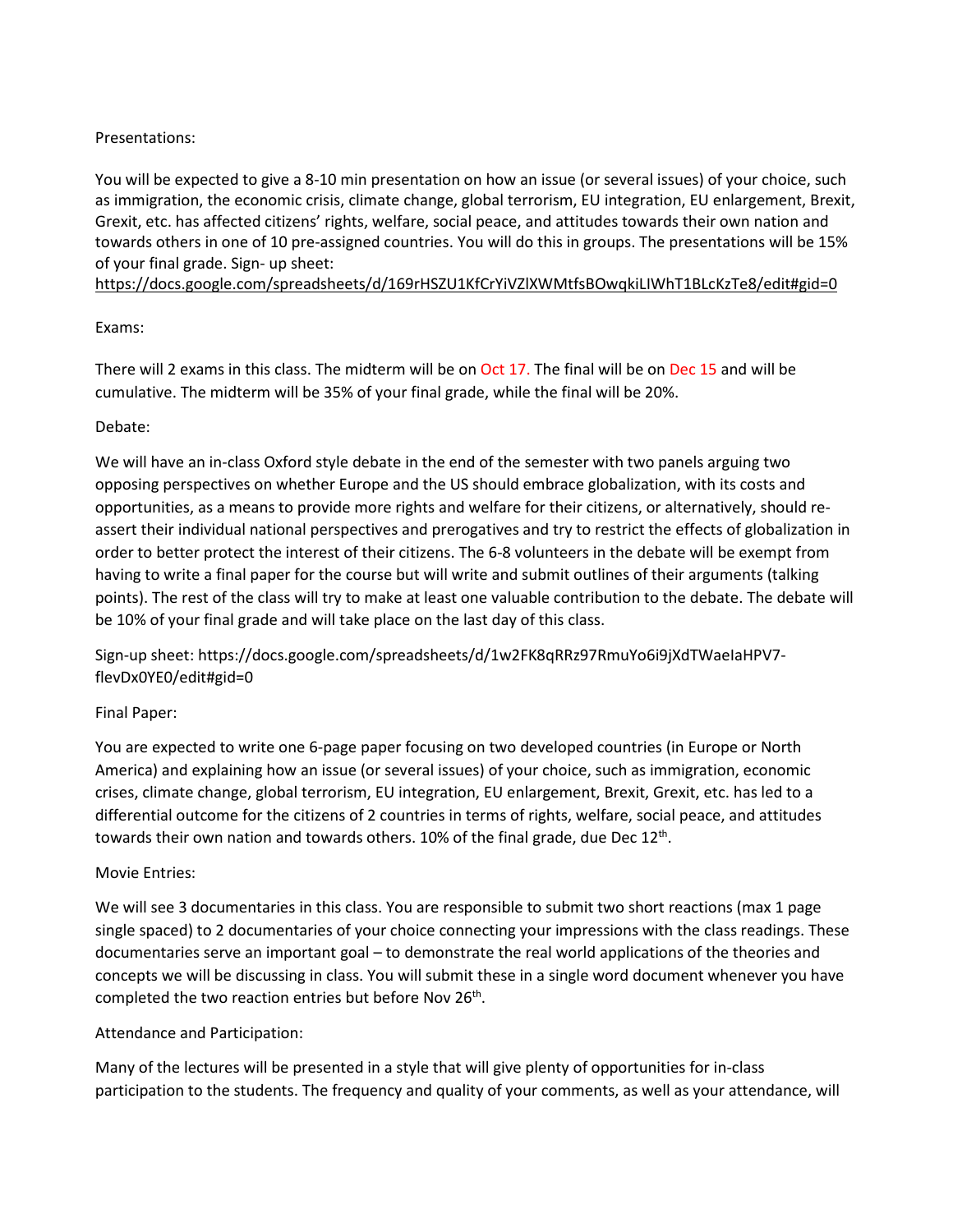shape your final participation grade. If we have one or several pop quizzes in class, those will also factor in your participation grade.

|              |        | $B+$        | 87-89                | $C+$    | $77-79$ | $D+$         | 67-69     |          |
|--------------|--------|-------------|----------------------|---------|---------|--------------|-----------|----------|
| $\mathbf{A}$ | 94-100 | $\mathbf B$ | 83-86 <b>C</b> 73-76 |         |         | D            | $63-66$ F | $0 - 59$ |
| $A -$        | 90-93  | $B-$        | 80-82                | $C - 7$ | $70-72$ | $\sqrt{D-1}$ | 60-62     |          |

I will grade your work on the following (standard) scale.

# **Required Texts and Materials**

Kollman, Ken. 2015. *The American Political System.* New York: W.W. Norton & Company.

All other required readings in the course schedule are available electronically, either through **D2L** or directly **ONLINE**

A few suggested additional news sources are listed below:

*The Financial Times* (British daily newspaper with quality information)

*The Economist* (weekly British news magazine with a good comparative perspective)

*De Spiegel* (popular German news magazine with online content available in English)

*The New York Times* (decent coverage of various regions across the world)

### **Original Work + Honor Code**

It is expected that all work you do in this course represents original work not previously or simultaneously handed in for credit in another course. All work for this course falls under the University's Honor Code.

### **Questions and Absences**

If you have questions about the course, please come see me after class or during office hours. In general I will not be able to answer substantive questions over email. If you have to miss class on the day of an exam, then you must write and explain beforehand in all but the most unusual circumstances. Attendance is required.

# **Course Schedule**

# Democracy in the US – constitutional design, citizen participation, and socioeconomic outcomes

- 1. **Aug 27 Introduction and Expectations**
- 2. **Aug 29 The US Constitution and the Pillars of Presidentialism** Kollman, Chapter 2: The Constitution and Chapter 6: The Presidency
- 3. **Aug 31 Federalism** Kollman, Chapter 3: Federalism
- 4. **Sept 5 Citizen Participation in US politics and the US party system**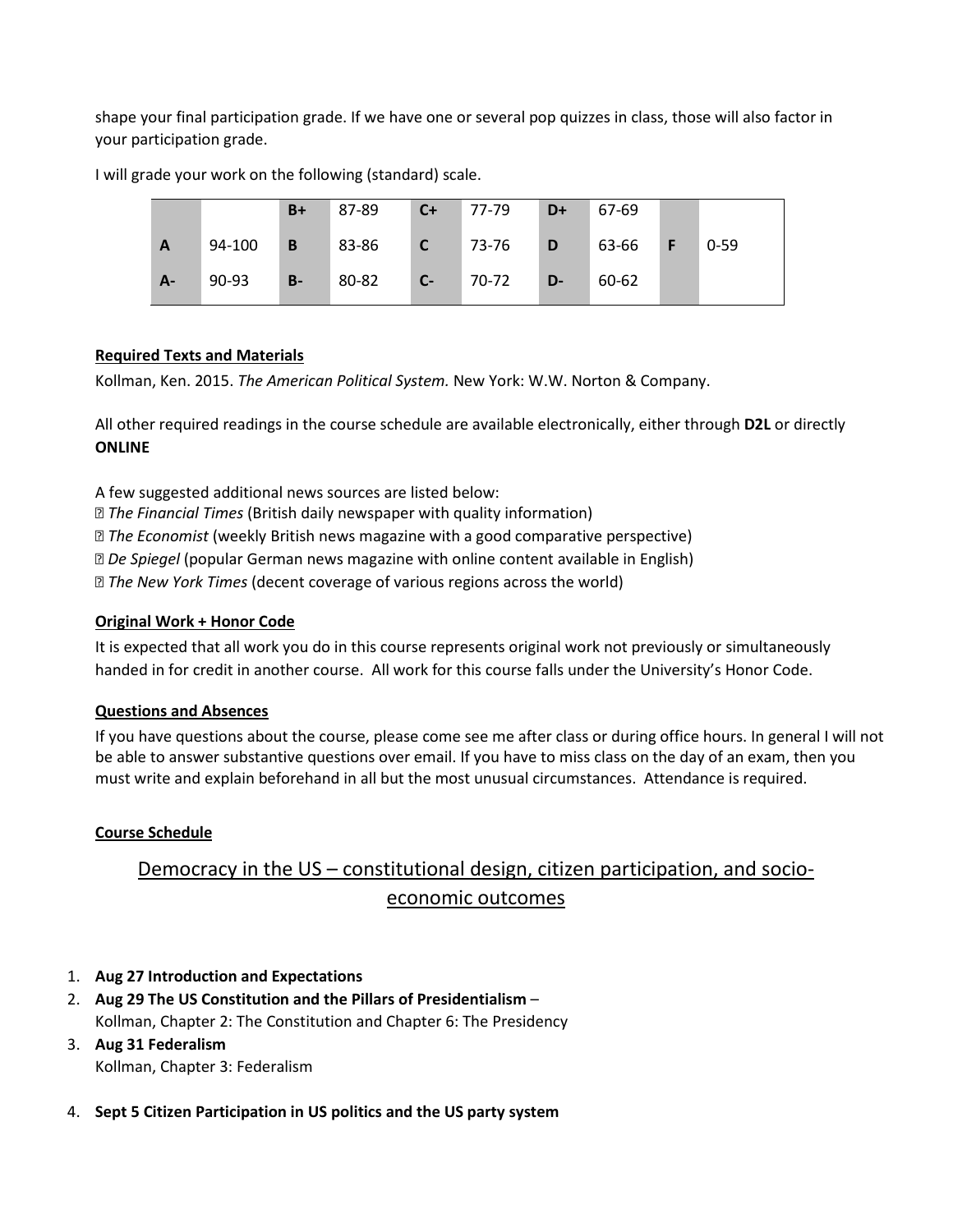Chapter 10: Political Participation

GLM, Ch. 11, Elections, Electoral Systems, and Referendums (pp.366-376) Putnam, R. 1995. "Bowling Alone: America's Declining Social Capital"

Federalist 10, 57, 78 <http://www.constitution.org/fed/federa10.htm> <http://www.constitution.org/fed/federa57.htm> <http://www.constitution.org/fed/federa78.htm>

- 5. **Sept 7 Citizens' Rights and Liberties, Immigration, and How to Become a US Citizen** Kollman, Chapter 4: Civil Rights and Liberties What American citizenship makes possible? [https://www.wsj.com/articles/what](https://www.wsj.com/articles/what-american-citizenship-makes-possible-1469574353)-american-citizenship-makes-possible-1469574353 The meaning of US citizenship [http://beta.latimes.com/nation/la-ed-](http://beta.latimes.com/nation/la-ed-citizenship-part-1-20141005-story.html)citizenship-part-1-20141005-story.html How to become a US citizen? https://www.uscis.gov/greencard/eligibility-categories
- 6. **Sept 10 Civil Society and Interest Groups in America** Kollman, Chapter 11: Interest Groups and social movements
- 7. **Sept 12 Social Policy and quality of life in the US** Chapter 16: Social Policy Recommended documentary: Obama's deal. 2010. (PBS documentary)
- 8. **Sept 14 Who affects public policy outcomes in America** Gilens and Page, The Sad Truth About US Democracy
- 9. **Sept 17 Who affects public policy outcomes in America** Gilens and Page cont'd Schudson, M. 1999. *The Good Citizen*

Watch in class: Teachout on the Daily Show: [http://www.cc.com/shows/the-daily-show-with-](http://www.cc.com/shows/the-daily-show-with-jon-stewart/interviews/xcieer/zephyr-teachout-extended-interview)jon[stewart/interviews/xcieer/zephyr](http://www.cc.com/shows/the-daily-show-with-jon-stewart/interviews/xcieer/zephyr-teachout-extended-interview)-teachout-extended-interview and [http://www.cc.com/video-clips/x5l17d/the-daily-show-with-](http://www.cc.com/video-clips/x5l17d/the-daily-show-with-jon-stewart-exclusive---zephyr-teachout-extended-interview-pt--2)jon-stewart-exclusive---zephyr-teachout[extended-interview-pt--2](http://www.cc.com/video-clips/x5l17d/the-daily-show-with-jon-stewart-exclusive---zephyr-teachout-extended-interview-pt--2) Recommended documentary: Inside Job. 2010. Directed by Charles Ferguson.

- 10. **Sept 19 Movie and Discussion:** C-- Jack and the United States of Money https://www.youtube.com/watch?v=kaRX5-YZEg0&list=PL2Eukwj3-a53ecluarhFrb-pa608VFMA4&index=1
- 11. **Sept 21 Movie and Discussion:** C-- Jack and the United States of Money

# Democracy in the Europe – constitutional design, citizen participation, and socioeconomic outcomes

# 12. **Sept 24 European electoral systems and citizen participation**

GLM, Ch. 11, Elections, Electoral Systems, and Referendums (pp.376-406)

13. **Sept 26 Traditional Party Ideologies and citizen representation**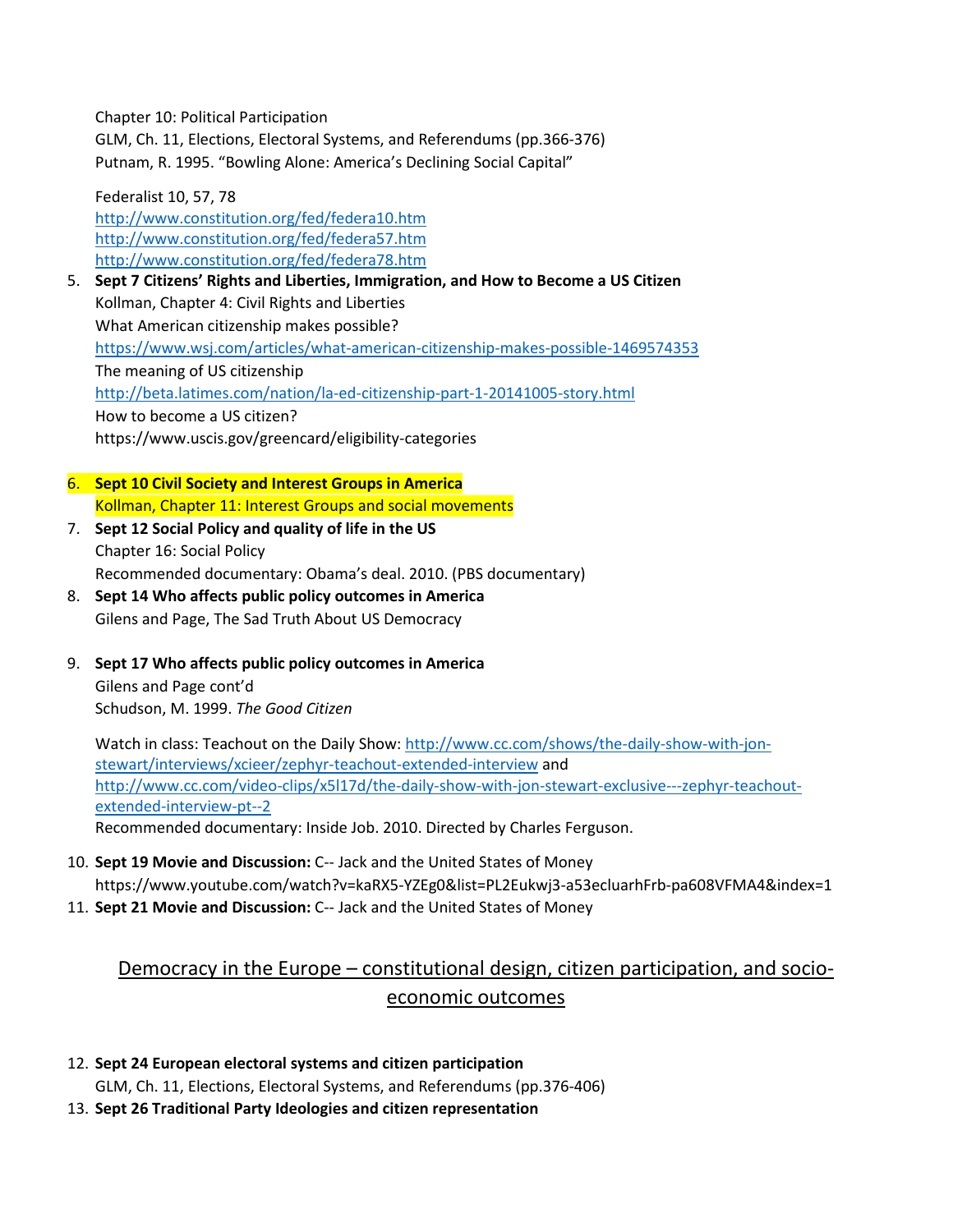GLM, Ch. 8, Party Families (pp. 238-75) and parts of Ch. 9, Cleavage Structures and Electoral Change (pp. 278- 92)

Dalton, 2011. Chapter 8

# 14. **Sept 28 Traditional Party Ideologies and citizen representation**

### 15. **Oct 1 Traditional Party Ideologies and citizen representation**

GLM, Ch. 8, Party Families (pp. 238-75) and parts of Ch. 9, Cleavage Structures and Electoral Change (pp. 278- 92)

Dalton, 2011. Chapter 8

## 16. **Oct 3 Party systems in flux and the new modes of citizen mobilization**

Inglehart, R. 2008. "Changing Values among Western Publics 1970-2006." *West European Politics* 31: 130-46. Kallis, "Radical Right in Contemporary Europe"

[http://file.setav.org/Files/Pdf/20150102163845\\_the-radical-right-in-contemporary-europe-pdf.pdf](http://file.setav.org/Files/Pdf/20150102163845_the-radical-right-in-contemporary-europe-pdf.pdf) From Pegida to Syriza: The rise of radical Europe <https://www.youtube.com/watch?v=jtuj2QvdnVE> Brexit

https://www.youtube.com/watch?v=oqT1lneQ28Q

## 17. **Oct 5 European Welfare Politics and socio-economic outcomes**

Esping-Anderson, G. 1990. *The Three Worlds of Welfare Capitalism*. Princeton: Princeton UP, 9-34. Crepaz and Steiner, 2011, Chapter 8.

The happiest people: Denmark: [https://www.youtube.com/watch?v=eKa](https://www.youtube.com/watch?v=eKa-3lbLeyA)-3lbLeyA Workers' power in Germany: https://www.youtube.com/watch?v=3NqIoxo29FU

# 18. **Oct 8 Comparing US and European Citizens' Welfare**

Esping-Anderson, G. 1990. *The Three Worlds of Welfare Capitalism*. Princeton: Princeton UP, 9-34. Lipset, S. M; G. Marks. 2000. Ch. 1 "The End of Exceptionalism?" *In It Didn't Happen Here: Why Socialism Failed in the United States.*

- 19. **Oct 10 Comparing Healthcare systems** Movie Showing and discussion: Sick around the world
- 20. **Oct 12 Comparing Healthcare systems** Movie Showing and discussion: Sick around the world
- 21. **Oct 15 Welfare State Retrenchment**  Esping-Andersen, "Why we need a new welfare state?"
- 22. **Oct 17 Midterm**

# **How the EU has changed democracy in Europe? The rise of supranational politics and citizen empowerment and disempowerment**

# 23. **Oct 19 EU Origins**

Phinnemore, D. 2010. "The European Union: Establishment and Development." In *European Union Politics*, 3rd ed., eds. M. Cini & N. Perez-Solorzano Borragan. New York: Oxford UP, 32-47.

# 24. **Oct 22 EU Origins II**

Phinnemore cont'd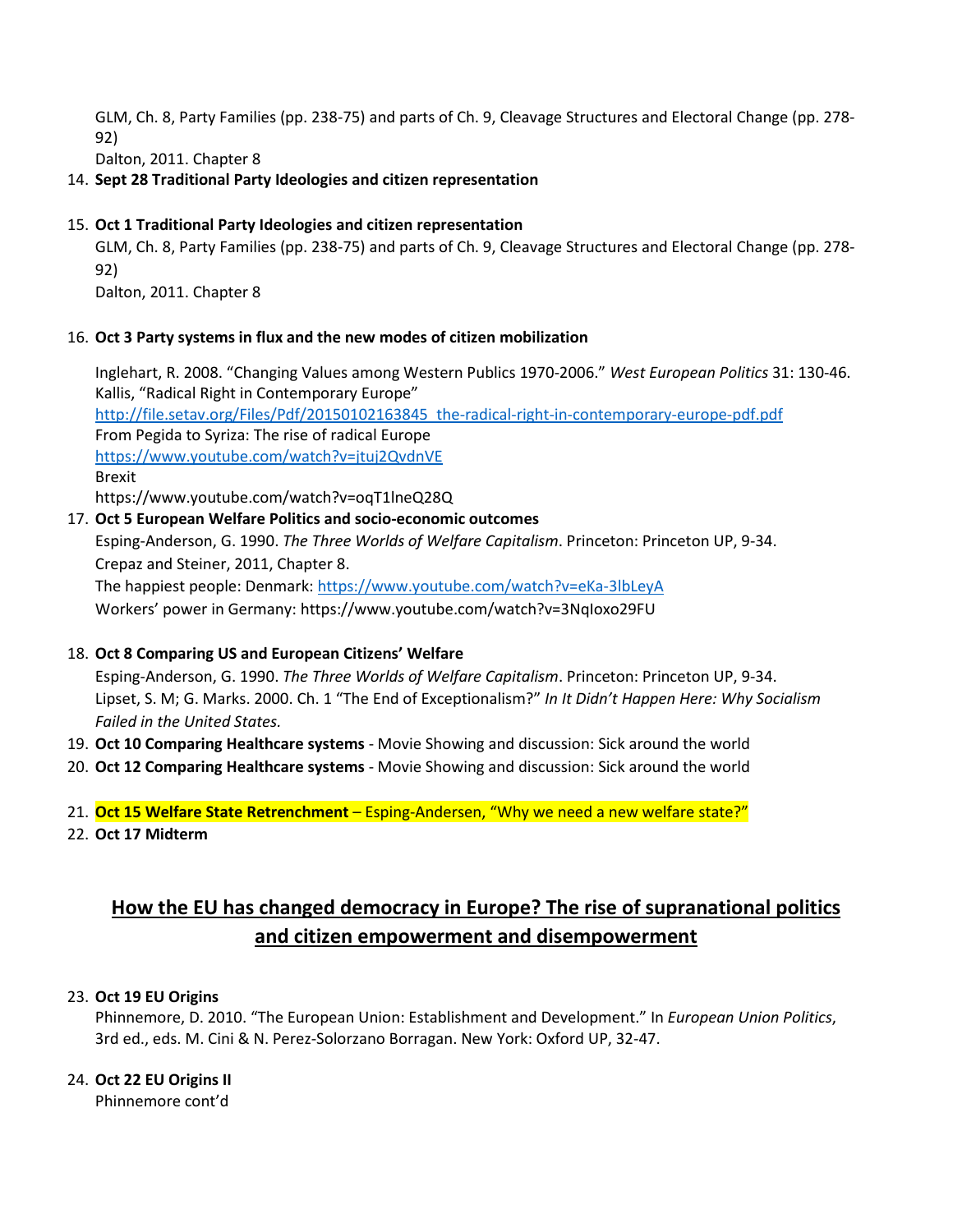### 25. **Oct 24 EU Institutions and the role of the citizens**

McCormick, J. 2008. Ch. 1, "What is the European Union?" *Understanding the European Union*. 4th ed. New York: Palgrave, 1-22.

McCormick, J. 2008. Ch. 4. "The European Institutions." In *Understanding the European Union*. 4rd ed. New York: Palgrave, 69-93.

- 26. **Oct 26 EU Institutions and the role of the citizens II** McCormick cont'd
- 27. **Oct 29 EU Institutions and the role of the citizens II** McCormick cont'd

#### 28. **Oct 31 Spreading the democratic experience: EU Enlargement and citizen rights in an (ever) growing Union**

Barnes, I. & P. Barnes. 2010. "Enlargement." In European Union Politics, 3rd ed., eds. M. Cini & N. Perez-Solorzano Borragan. New York: Oxford UP, 418-435.

Moravcsik, A.; M. Vachudova. 2003. "National Interests, State Power, and EU Enlargement," East European Politics and Society 17: 42-57.

## 29. **Nov 2 Spreading the democratic experience: EU Enlargement and citizen rights in an (ever) growing Union**  Barnes, I. & P. Barnes cont'd

"In the Nick of Time: Survey of EU enlargement." *The Economist* (28 Mar 2008).

Recommended movie: The Lives of Others

### **The Democratic Deficit….or Simply a Big-Time Image Problem?**

Dobson, L. & amp; A. Weale. 2003. "Governance and Legitimacy." In E. Bomberg & amp; A. Stubb, eds. The European Union: How Does it Work? New York: Oxford UP, 156-73.

Moravcsik, A. 2002. "In Defense of the Democratic Deficit: Reassessing Legitimacy in the European Union,' JCMS, 40(4): 603-24.

Hix, S. 2008. What's Wrong with the European Union and How to Fix It? Polity Press: Malden, MA, 1-27.

30. **Nov 5 TBA: Watch: Talk: Eastern Enlargement - Big EU, Big Success? | Quadriga <https://www.youtube.com/watch?v=8q20yjTe-PA>**

**And/or Bulgaria – The Long Revolution: https://www.youtube.com/watch?v=iYzp778OEyo**

31. **Nov 7 Multilevel governance, the rise of the regions, and European Identity** Robyn, Richard, 2005. "Introduction: National versus Supranational Identity in Europe," In *The Changing Face of European Identity*, Routledge: Available online at: https://books.google.com/books?hl=en&lr=&id=wGp\_AgAAQBAJ&oi=fnd&pg=PP1&dq=supranational+identit y&ots=zDI6E4CpaZ&sig=cVx1cPFWYkaIWdRdkhjiRI1U8XA#v=onepage&q=supranational%20identity&f=false

### 32. **Nov 9 Final paper and debate guidelines**

### 33. **Nov 12 Presentations**

### 34. **Nov 14 Presentations**

### 35. **Nov 16 The Politics of Immigration in Europe**

The political costs of immigration: [https://www.youtube.com/watch?v=ZQGe0Ys](https://www.youtube.com/watch?v=ZQGe0Ys-b4U)-b4U The political response to immigration: <https://www.youtube.com/watch?v=YnYzcl4QRgY> Brexit: why it happened? <https://www.youtube.com/watch?v=dcwuBo4PvE0> Brexit debate: <https://www.youtube.com/watch?v=z52GwR3Q3uo>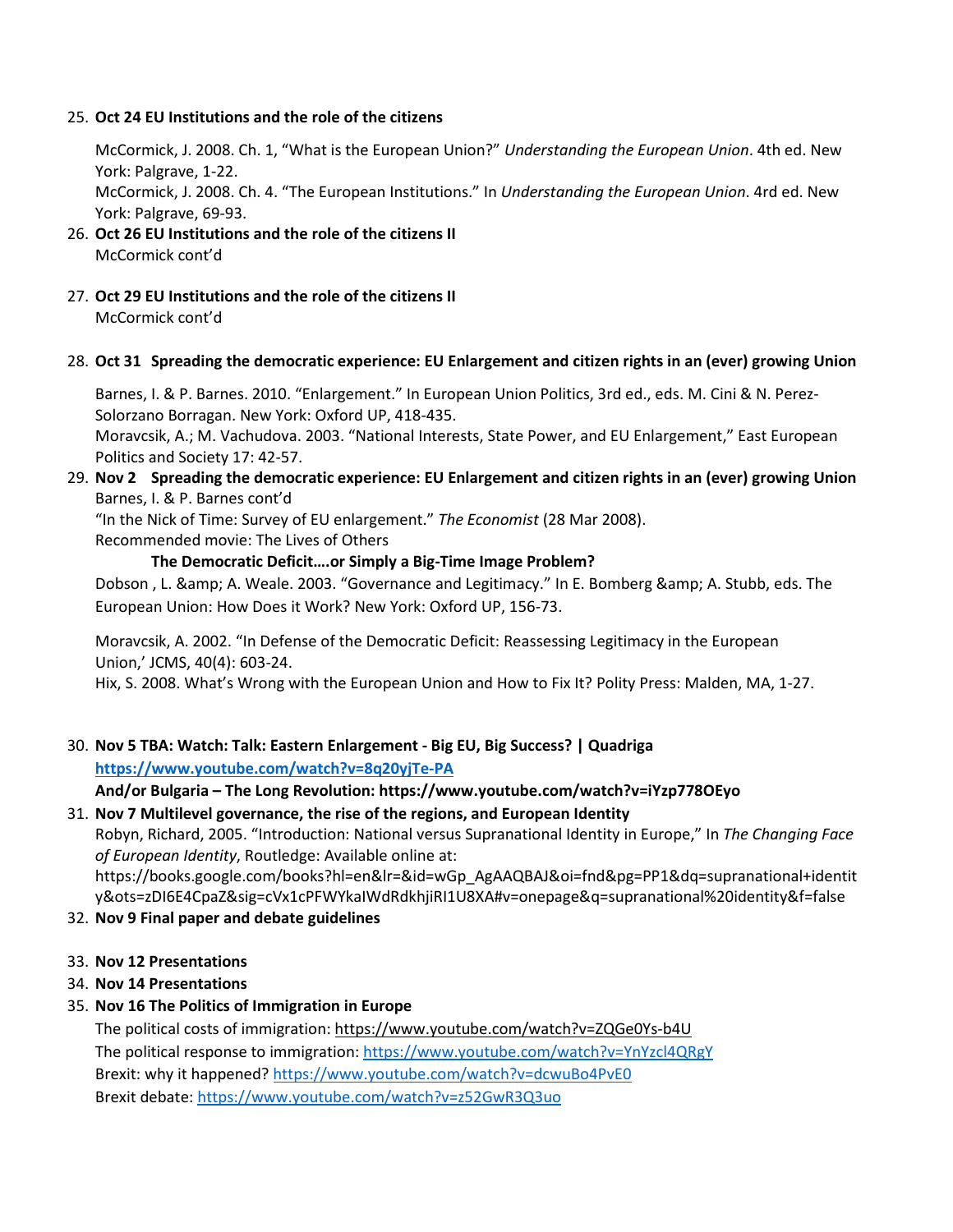Refugee crisis: <https://www.youtube.com/watch?v=U0CK5ppTAgU> Crisis in Europe: https://www.youtube.com/watch?v=s-pjqh2UIsE

**Fall and Thanksgiving Break Nov 19-23**

36. **Nov 26 EU Immigration. MOVIE ENTRIES DUE!**

Dragostinova, Theodora, 2016. "Refugees or Immigrants: The Migration Crisis in Europe in historical perspective"

<http://origins.osu.edu/article/refugees-or-immigrants-migration-crisis-europe-historical-perspective>

- 37. **Nov 28 Political influences by EU – Does the EU bring better governance for European citizens?** Pop-Eleches, Grigore and Philip Levitz (2010). Why No Backsliding? The EU's Impact on Democracy and Governance Before and After Accession. Comparative Political Studies 43: 457.
- 38. **Nov 30 Political influences by EU – Does the EU bring better governance for European citizens?**  Pop-Eleches cont'd
- 39. **Dec 3 Civil Society and the role of the EU in empowering citizen's in oversight of public policy** Boerzel and Buzogany (2010). Governing EU accession in transition countries: The role of non-state actors. Acta Politica Volume 45, Issue 1-2
- 40. **Dec 5 Civil Society and the role of the EU in empowering citizen's in oversight of public policy** Boerzel and Buzogany cont'd
- 41. **Dec 7 European Economic and Monetary Integration and its effect on citizen welfare in the European core and the periphery**

Verdun, A. 2010. "In *European Union Politics*, 3rd ed., eds. M. Cini & N. Perez-Solorzano Borragan. New York: Oxford UP, 324-39.

Recommended documentary: Debtocracy. 2011.

42. **Dec 10 Oxford style Debate**: The effects of the globalizing world on citizenship in the US and Europe

# 43. **Dec 12 – Review. FINAL PAPER DUE!**

**Final Exam – Sat, Dec 15: 4:30pm-7:00pm**

# **A few final points:**

# Accommodation for Disabilities

If you qualify for accommodations because of a disability, please submit your accommodation letter from Disability Services to your faculty member in a timely manner so that your needs can be addressed. Disability Services determines accommodations based on documented disabilities in the academic environment. Information on requesting accommodations is located on the [Disability Services website.](http://www.colorado.edu/disabilityservices/students) Contact Disability Services at 303-492-8671 o[r dsinfo@colorado.edu](mailto:dsinfo@colorado.edu) for further assistance. If you have a temporary medical condition or injury, see Temporary [Medical Conditions](http://www.colorado.edu/disabilityservices/students/temporary-medical-conditions) under the Students tab on the Disability Services website.